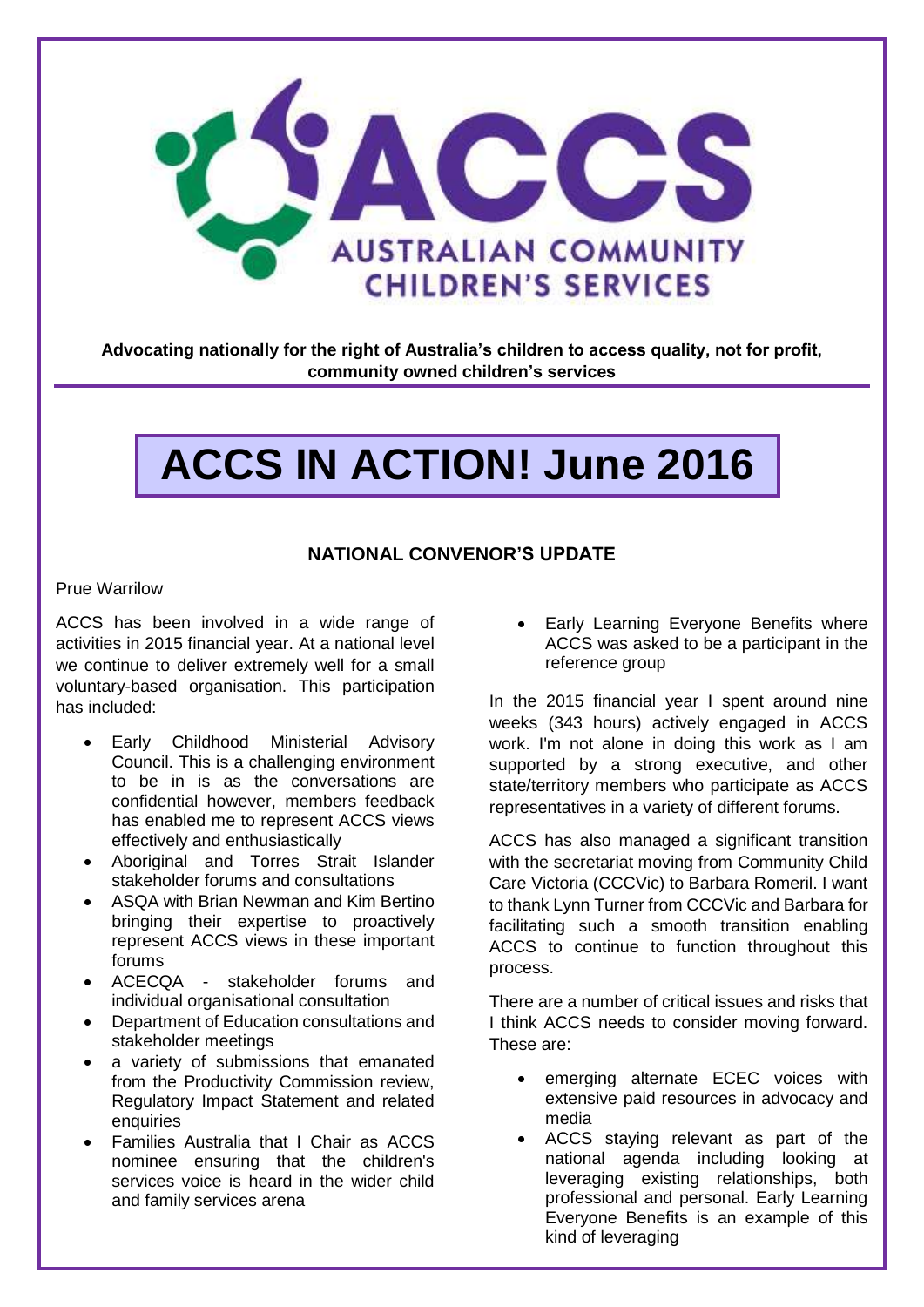the election and ongoing conversations around the Jobs for Families package. This is most likely to be implemented in 2018 financial year, potentially post introduction of a new IT system enabling monitoring and measuring of family attendance by hours used not hours booked. This could result in a shift to funding for hours used only

I want to thank Barbara Romeril in fulfilling the secretariat role in helping to ensure that ACCS voice is out and about.

I want to thank all of the executive and their active participation in driving ACCS forward. Without the executives commitment, enthusiasm and experience this would not be possible. ACCS is only as strong as the member voices that enhance our conversations. It has been a privilege to work with the executive and ACCS members over the past year.

# **ACCS and the Federal Election**

In the current federal election campaign, ACCS will be assessing the policies of the major parties against what we see as the key policies that Australia needs in order to support its children to thrive:

- Build a skilled and professional early childhood workforce – no HECS fees, free TAFE
- No children and their families in detention in Australia or off-shore
- Increase the maximum hours of subsidised early childhood education and care for children of non-working parents to 2 days per week or 18 to 24 hours per week
- Increase the fee subsidy for low income families to 90 per cent of the full costs of ECEC and to 100 per cent of the full costs for children who are at risk or vulnerable

We also urge the parties to commit to implementing the following policies:

- Maintain current Priority of Access criteria to ensure access for families experiencing vulnerability or disadvantage
- Continue full implementation of National Quality Framework
- $\bullet$  Invest in availability capital grants, low/no interest loans to not-for-profit providers; investment in flexible services (mobiles, occasional care, Aboriginal services); investment in planning for early and middle years services
- Provide government paid parental leave

ACCS is also actively supporting the sector campaign Early Learning Everyone Benefits, which is already having an impact on the policies of the major parties.

# **Early Learning: Everyone Benefits National Campaign**

ACCS is proud to be an active supporter of the campaign for two days a week of quality early learning for all Australian children.

To find out more visit: www.everyonebenefits.org.au

*Early Learning: Everyone Benefits* is a positive national campaign which aims to:

- increase public awareness and understanding of the benefits of investing in early learning (birth to five years) for Australia's future prosperity
- increase access to quality programs that amplify children's development by securing political commitment to increasing early learning.

It is supported by leading Australian early childhood peak bodies, research and advocacy organisations, and service providers.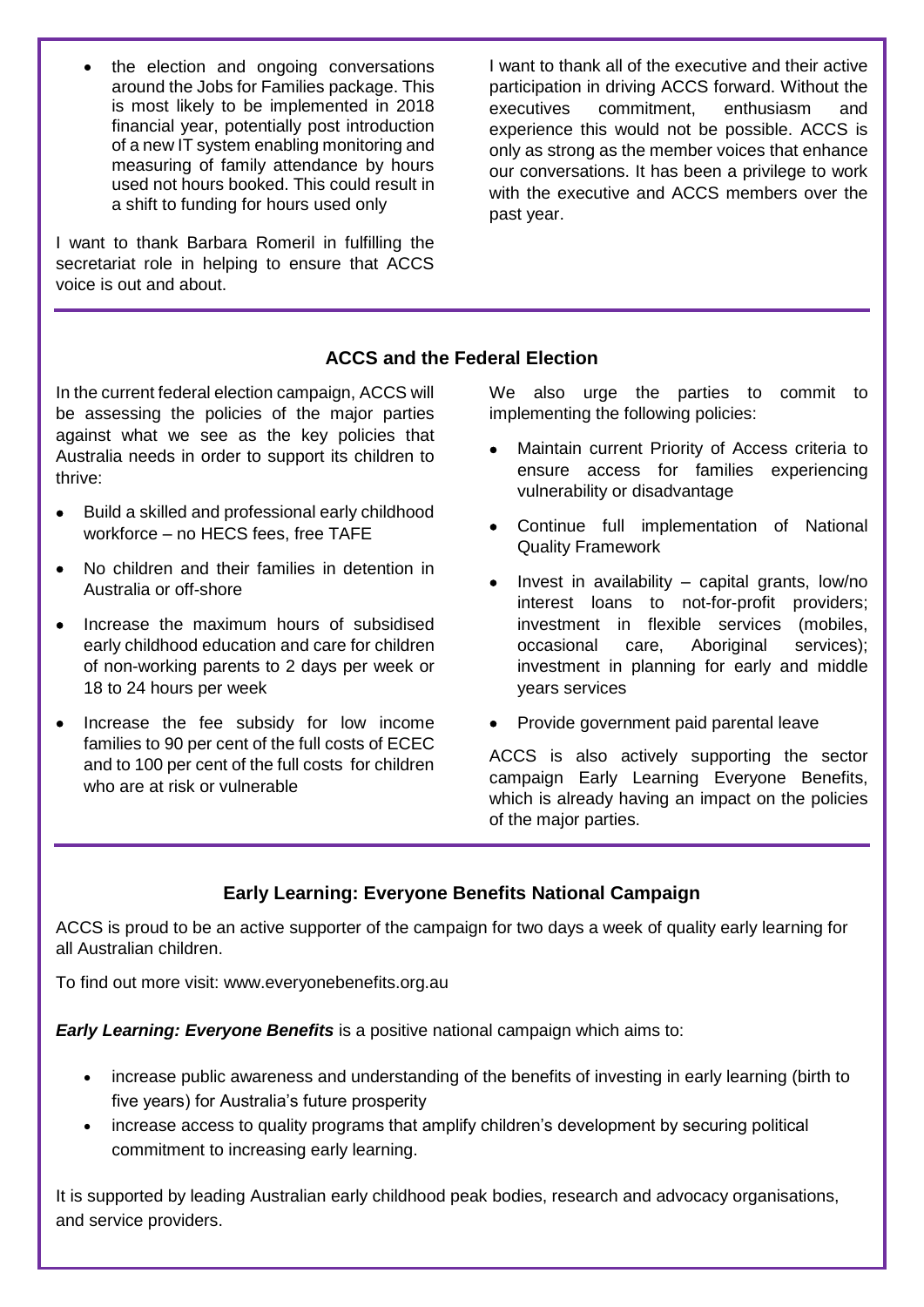**Early learning** means the vital stages of children's development from birth to age five, including brain development, cognitive skills, motor skills, social and emotional wellbeing—all of the skills needed for lifelong learning. Early learning occurs in formal settings (early childhood education and care) with educators but also at home and in relationships with family members and caregivers. Our campaign recognises that the main vehicle for children's learning is play.

# **Why invest more in early learning?**

- One in five Australian children start school vulnerable in their social, emotional or cognitive development and will fail to catch up, according to the [Australian Early Development](https://www.aedc.gov.au/about-the-aedc/aedc-news/article/2016/03/08/2015-summary-findings) Census. For Aboriginal and Torres Strait Islander children it's more than two in five who are vulnerable.
- Australian and international research tells us that attending at **least two days of early learning per week** improves children's educational outcomes at school up to 13 years later.
- Children who attend a high-quality early childhood program in the year before school are up to 40 per cent ahead of their peers by the time they reach Year 3 in primary school.
- By age five, a child's vocabulary will predict their educational success and outcomes at age 30.
- All children benefit from early learning, and vulnerable children benefit the most.

# **Why this campaign is important:**

- Australia is in the bottom third of OECD countries for attendance of three year olds in early learning.
- Participating in quality early learning (birth to five years) can greatly improve young children's:
	- o social and emotional skills
	- o physical wellbeing
	- o communication and cognitive abilities in literacy and numeracy—up to 13 years later.

This campaign is about educating the Australian community and politicians about the importance and benefits of early learning.

## **Our goals**

- To have all Australian children benefit from participating in early learning, particularly vulnerable children who will gain the most.
- To have political parties commit to policies that will support 100 per cent of four year olds and 90 per cent of three year olds to attend early learning for at least two days per week, and for younger children to be able to attend as needed by their families.
- To change the national conversation on the value of early learning and convince our politicians that supporting attendance in early learning today will increase the future prosperity for all of us.

Join us to spread the word that our future prosperity depends on how we invest in our children today!

# **CAMPAIGN TO PREVENT LOWERING OF SCHOOL ENTRY AGE IN TASMANIA**

Zoe Manning and Josique Lynch

The Tasmanian Government is reviewing the Education Act. The ECEC sector in Tasmania is deeply concerned that one of the key reforms

under the draft Bill is to lower the school starting age. A Regulatory Impact Statement is out, seeking feedback including what impact this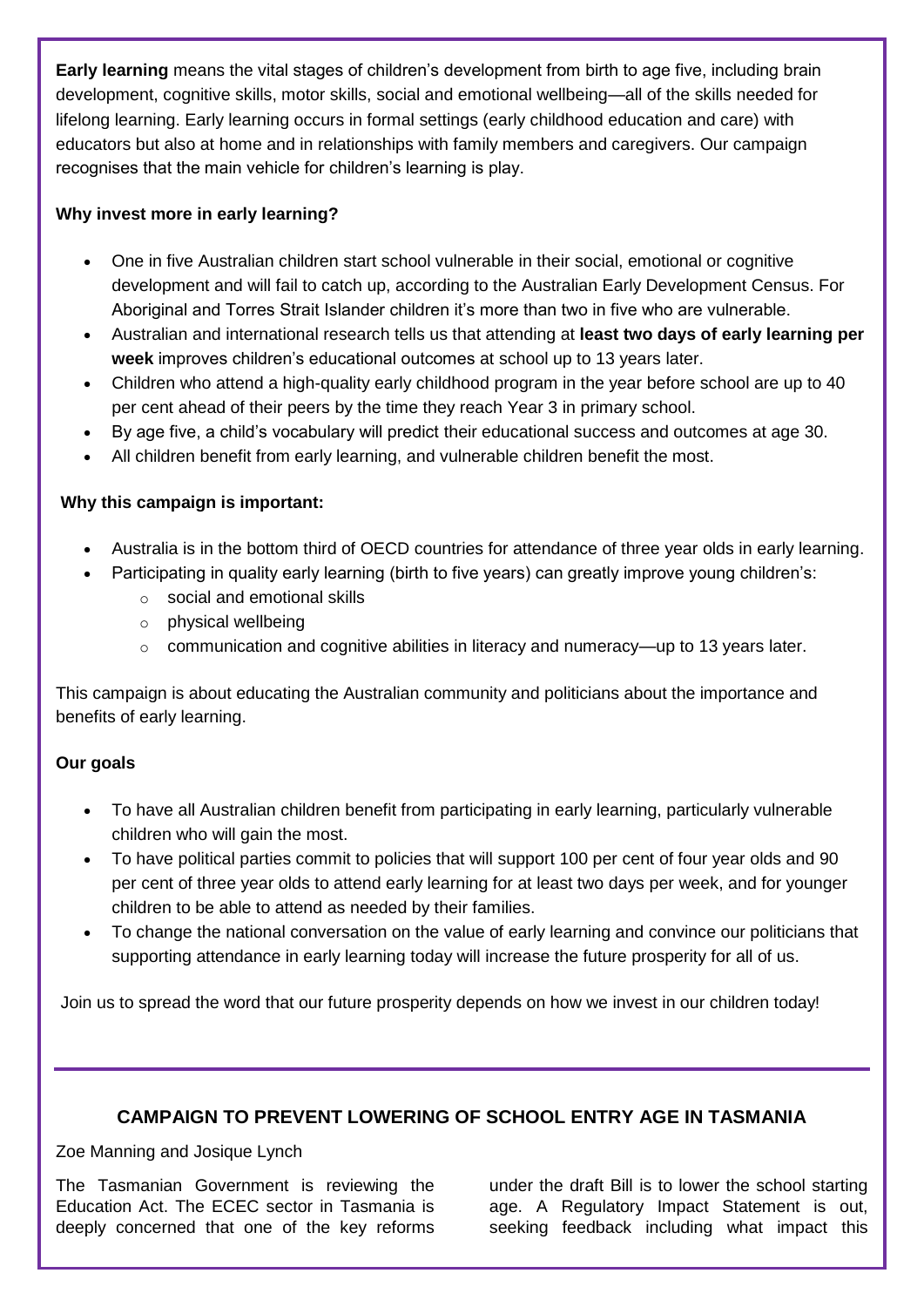change would have on the operations of ECEC services if children are attending 15 hours per week of kindergarten in a school setting.

Part of the rationale for the change is that Tasmania has the oldest school starting age of all states and territories for children entering full‐time school. The government asserts that children in other states and territories are able to begin full‐ time school when they are three to seven months younger than their Tasmanian counterparts. However it is not easy to compare kindergarten age and attendance between states and territories accurately because relatively few kindergarten programs interstate operate within the school system, as in Tasmania.

Western Australia has a similar system, with the non-compulsory Kindy Year delivered in schools. It has become the year that the majority of children enter the formal school system, primarily because parents believe that their children must attend or they'll be left behind. Also it is less costly than paying child care fees.

The schools do a good job at marketing their Kindy programs to parents with many offering familiarisation sessions for very young children, siblings of Primary School age children, well before Kindy age. Universal Access dollars go only to Education Department early learning programs in WA so the Kindy hours have increased from 11 hours per week to 15 hours.

The school starting age was lowered in WA about 5 years ago; so children start the first year of compulsory schooling if they turn 5 by June of that year.

Another reason given by the Tasmanian Government for the proposed change is that it provides earlier access to quality early learning and development experiences for all children. But what do they mean by 'quality early learning'? It is concerning that the government believes that formal literacy training at an earlier age will improve literacy levels.

In a recent opinion piece in the *Hobart Mercury*, the Tasmanian Education Minister referred to 'benefits of early engagement in positive play-based learning environments ... at … a school'. There seems to be confusion within the Government about the difference between access to early childhood education and access to education. There is no question that children (especially the vulnerable) benefit from access to high quality early education and care; our concern is that the

formal school setting is not the best environment from a safety and emotional security point of view.

In early learning programs in schools in WA, play is limited in many cases and is timetabled rather than the concept of Learning Through Play being central to the program's philosophy.

#### **Impact on Children**

The level of individual maturity and child independence varies significantly within the 3-5 year old cohort. They have vast differences in their level of emotional security and resilience, selfmanagement and practical independence. Many 3 ½ year olds are still requiring sleep or rest during the day and some are still in nappies or toilet training and require assistance. Will kindergartens in schools be equipped to respond sensitively?

The WA experience confirms these fears. There is a lot expected of these young children in WA who are expected to be 'school ready' as early as 3.5years of age, for example, they are expected to know how to write their names, be able to sit and listen for an extended period of time, count and do simple sums, and 'behave' in structured environments. These young children have not yet developed self-regulation skills, so there has been a reported increase in the level of anxiety among young children as a result.

In Tasmania, there are concerns about young children being in before and after school care, potentially 3 ½ year olds in with 12 year olds. Also 3 ½ year olds could potentially be in 4 different settings outside of the home each week (before school care, kindergarten, after school care and LDC) – not the continuity of care promised in the Early Years Learning Framework.

## **Impact on ECEC Services**

The loss of income to FDC and LDC could potentially close many services and those that can remain open may not be able to provide as high a quality of program due to the loss of economy of scale. LDC estimate that if 3 ½ year olds were to attend kinder 15 hours per week utilisation would decrease 40%; this would rise to 75% for services that run just 3-5 year old programs. If Centres or FDC providers in rural and remote areas become unviable they will have to close.

#### **Impact on Families**

If services are forced to close, families will have no choice by to leave children in "backyard care" or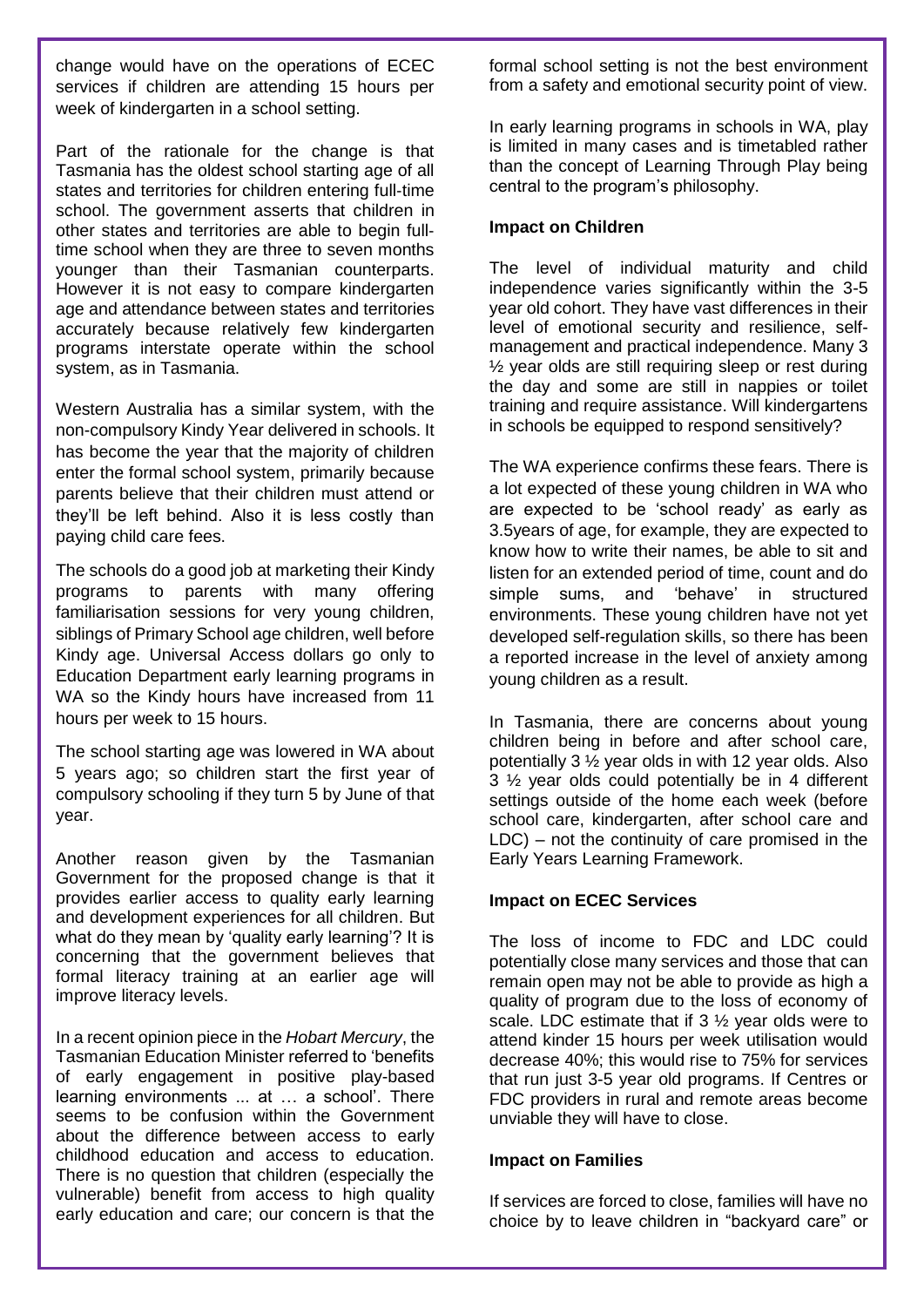force the parent out of the workforce due to care not being available.

The reduction in utilisation for older children will mean that fees for younger children will need to rise.

The Tasmanian Minister acknowledges the need to invest in changing schools to be able to deliver quality ECEC to younger children, including teacher qualifications and promotion of the EYLF.

Given past history, the ECEC sector is not confident that this can be done.

It was reported in the WA newspapers recently that as a result of falling literacy and numeracy levels it is proposed that the Kindy age children will be tested before they begin school! Is this the future for Tasmania's young children?





#### Sally Griffiths

Western Australian branch of ACCS, Carewest has been working diligently to promote the sustainability of the organisation. With the election of a new Executive Committee earlier in the year there is a new found enthusiasm. Subsequently a subcommittee has been organised to research and implement strategies to promote membership and services for the NFP community based sector in WA.

Members both past and present are being surveyed to identify the challenges they are

currently facing for the peak body to ascertain how it may be able to assist them.

A Professional Development program has also been developed providing very affordable and valuable support for directors reflective of the survey's responses including recruiting and managing employees and maintaining mental health and wellbeing.

There has been a positive response to date and we seek to ensure a strong and motivated approach as we build membership and participation. In addition we have been liaising with the local ECA